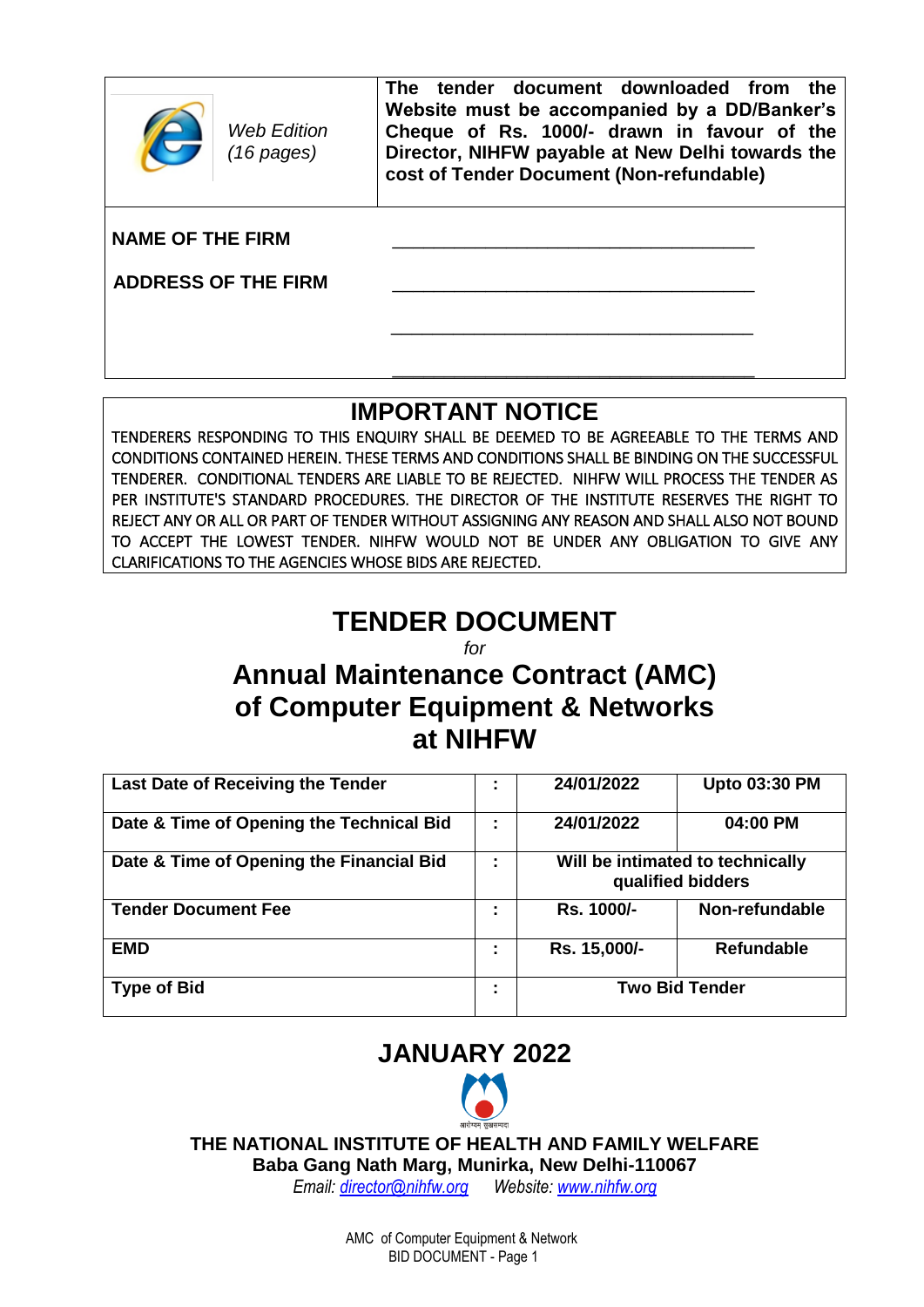## **TABLE OF CONTENTS**

| SI.No.         | <b>Title</b>                                  | Page No. |
|----------------|-----------------------------------------------|----------|
| 1 <sub>1</sub> | <b>Tender Notice</b>                          | 03       |
| 2              | Eligibility Criteria for Submission of Tender | 04       |
| 3              | <b>Check List</b>                             | 05       |
| $\overline{4}$ | <b>Terms and Conditions</b>                   | 06       |
| 5              | <b>Security and Payment</b>                   | 09       |
| 6              | <b>Important Note</b>                         | 10       |
| $\overline{7}$ | Proforma for Company Profile                  | 11       |
| 8.             | Price Bid (Table 1 and Table 2)               |          |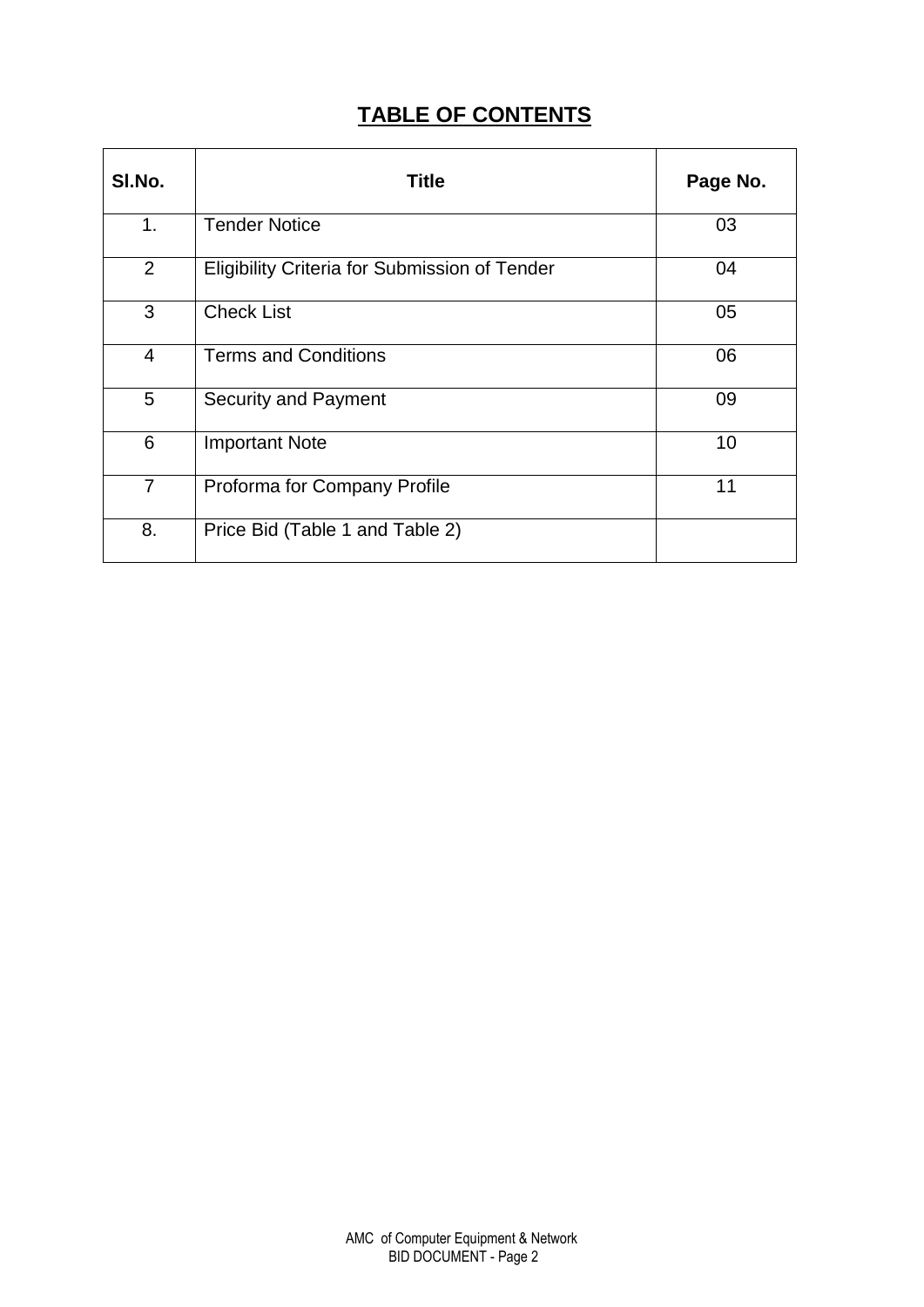

#### **THE NATIONAL INSTITUTE OF HEALTH AND FAMILY WELFARE Baba Gang Nath Marg, Munirka, New Delhi-110067**

#### **TENDER NOTICE**

*The National Institute of Health and Family Welfare (NIHFW) is an Apex Technical Institute, funded by Ministry of Health and Family Welfare, for promotion of health and family welfare programmes in the country through education, training, research, evaluation, consultancy and specialised services.*

SEALED tenders are invited from New Delhi/Delhi based reputed firms for the Annual Maintenance Contract (AMC) of the Servers, Computers and Local Area Networks (LAN) of more than 400 nodes along with large number of accessories such as laser/deskjet/inkjet printers, scanners and UPS etc. in the institute.

Firms having experience in maintaining a network of more than 400 nodes at a single site of at least one Govt. Organisation/undertaking with 3 years' experience in this area and annual turnover above Rs. 1 crore exclusively in maintenance of equipment only need apply. The detailed terms and conditions are given in the tender document.

The tender document can be collected from the Incharge, Computer Centre on cash payment of Rs. 1000/- on any working day up to 24/01/2022 between 10:00 am and 5:00 pm. Tender documents can also be downloaded from the Institute's website [www.nihfw.org.](http://www.nihfw.org/)

Sealed Tenders shall be accepted upto 3:30 pm on 24/01/2022. The firm is required to furnish Earnest Money of Rs. 15,000/- with the tender.

NIHFW reserves the right to accept or reject any or all of the bids in full or in part including the lowest, without assigning any reasons, thereof or incurring any liability thereby.

**DIRECTOR**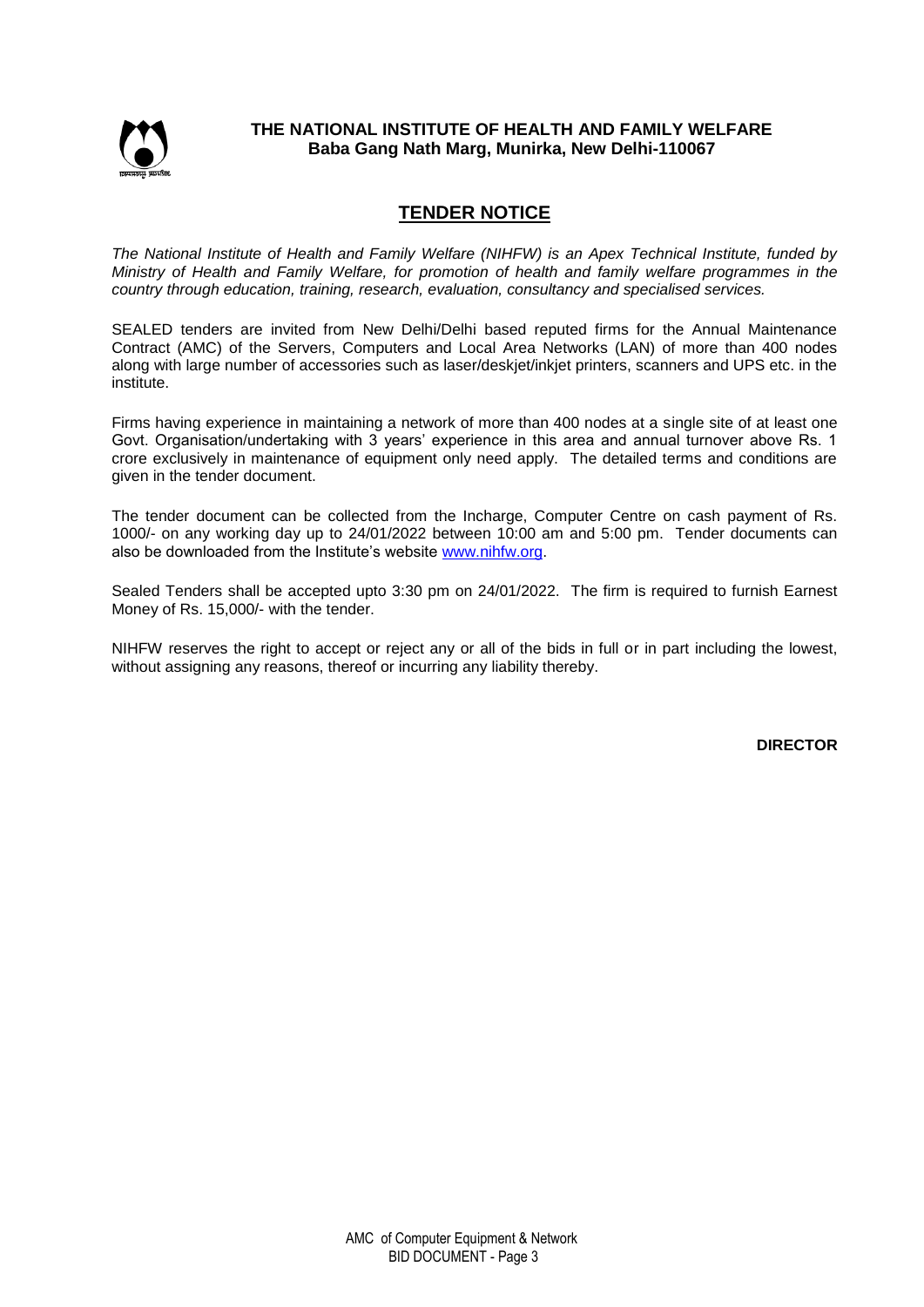### **ELIGIBILITY CRITERIA FOR SUBMISSION OF TENDER**

- 1. The tenderer should have full-fledged office and their own service centre set up in New Delhi/Delhi and they should have complete tools for support/repair of computers and peripherals. (Physical inspection to be done by NIHFW officials) and experience of at least three years in maintaining a network of more than 400 nodes at a single site in at least one Govt. organisation /undertaking. Relevant papers must be enclosed.
- 2. The annual turnover of the tenderer should be more than Rs. 1 crore exclusively in the field of maintenance services of computers and peripherals for last three financial years i.e. 2018-19, 2019-20 and 2020-21. Proof of the same must be attached in form of balance sheets.
- 3. The tenderer should have firm's PAN, GSTIN and GST Number. The proof of the same must be attached.
- 4. Copies of service tax/GST challans for the last financial year must be attached.
- 5. Quotations in **SEALED COVER**, superscripted with words **QUOTATION FOR AMC OF COMPUTER EQUIPMENT & NETWORK** must be dropped in tender box near reception of NIHFW, New Delhi-110 067 on or before **24/01/2022 upto 3:30 p.m.** Quotations received unsealed or after the due date and time are liable to be ignored/rejected. The office will not be responsible for any postal/courier delay and also for reasons beyond the control of this office.
- 6. The Technical Bid will be opened on **24/01/2022 (January 24, 2022) at 04:00 p.m.** in the presence of Committee of Officials. Only one authorised representative of tenderer having valid ID card may attend the tender opening meeting. The date and time for opening the Financial Bid will be intimated to the technically qualified bidders.
- 7. Tenders must be accompanied by **E**arnest **M**oney **D**eposit (EMD) of Rs. 15,000/- (Rupees fifteen thousand only) vide Demand Draft/Banker's Cheque drawn in favour of the Director NIHFW, payable at New Delhi. No interest is payable on EMD. The Tenders received without EMD are liable to be rejected out rightly.
- 8. The earnest money of all unsuccessful tenderers will be refunded without any interest after one month after opening of the tender. The tenderers are advised to send pre-receipted challans along with their bids so that the refund of EMD to unsuccessful tenderers is facilitated.
- 9. The Price Bid shall only be considered if the tenderer fulfils the eligibility criteria for submission of the tender. The date and time for opening the Financial Bid will be intimated to the technically qualified bidders.
- 10. The rates are to be quoted in the Proforma enclosed herewith. No figures or words should be overwritten. Overwritten figures or words should be cancelled and re-written under full signature of the authorised signatory. Quotations that do not fulfil this condition will not be considered.
- 11. The firm should be an authorised service/business/sale partner of the companies like HP/ACER/ IBM/HCL/DELL etc. Proof of the same may be attached.
- 12. The tenderer should have valid **ISO 9001-2008** or equivalent certificate for providing maintenance and facility management services for information technology infrastructure.
- 13. Any Government organisation/ undertaking should not have blacklisted the firm. The affidavit in this regard on non-judicial stamp paper of Rs. 50/- must be enclosed.
- 14. Incomplete tender or without annexures (as per Sl.No. 10 & 15) tenders are summarily rejected by the Institute.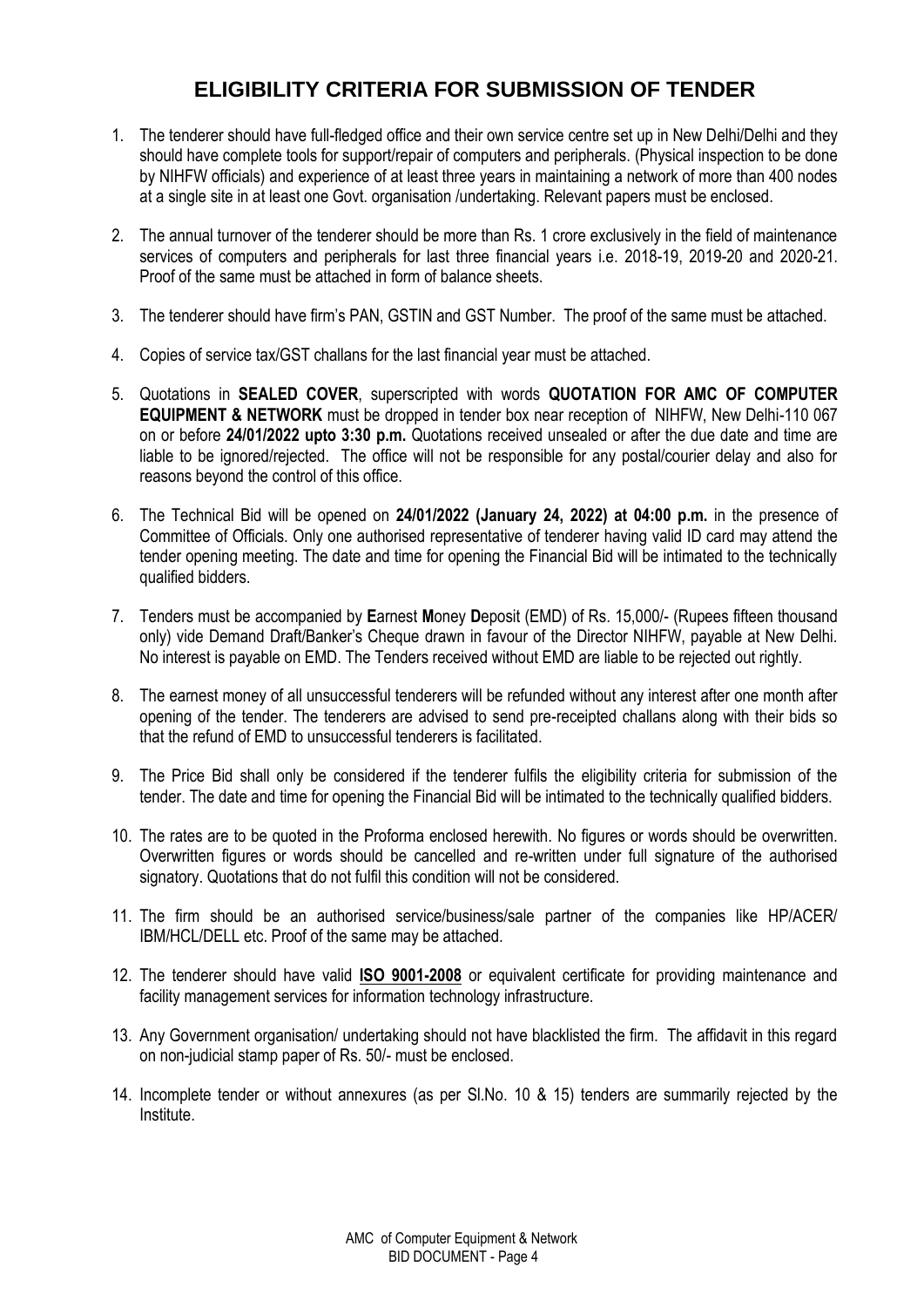## **15. CHECK LIST (Please put √ mark and page number)**

| SI.No.           | <b>Documentary Proof/Annexure</b>                                                                           | Yes/No.                     | Page No. |
|------------------|-------------------------------------------------------------------------------------------------------------|-----------------------------|----------|
|                  |                                                                                                             | (Please put $\sqrt{m}$ ark) |          |
| 1.               | <b>EMD/Tender Document Fee</b>                                                                              |                             |          |
| 2.               | Client List & Certificate of good<br>performance                                                            |                             |          |
| 3.               | Copy of Company Registration                                                                                |                             |          |
| 4.               | Copy of IT Returns                                                                                          |                             |          |
| 5.               | Copy of PAN Card and                                                                                        |                             |          |
|                  | <b>GSTIN Registration</b>                                                                                   |                             |          |
| 6.               | Copy of Balance Sheet for the last<br>three Years                                                           |                             |          |
| 7.               | Copy of Service Tax/GST Returns                                                                             |                             |          |
| 8.               | Affidavit as per Sr.No.13                                                                                   |                             |          |
| $\overline{9}$ . | Copy of Experience certificate as per<br>SI.No.1                                                            |                             |          |
| 10.              | Copy of ISO Certificate (SI.No. 12)                                                                         |                             |          |
| 11.              | Documentary Proof for authorised<br>service/business/sale<br>partner<br>0f<br>reputed companies (SI.No. 11) |                             |          |
| 12.              | Price Bid                                                                                                   |                             |          |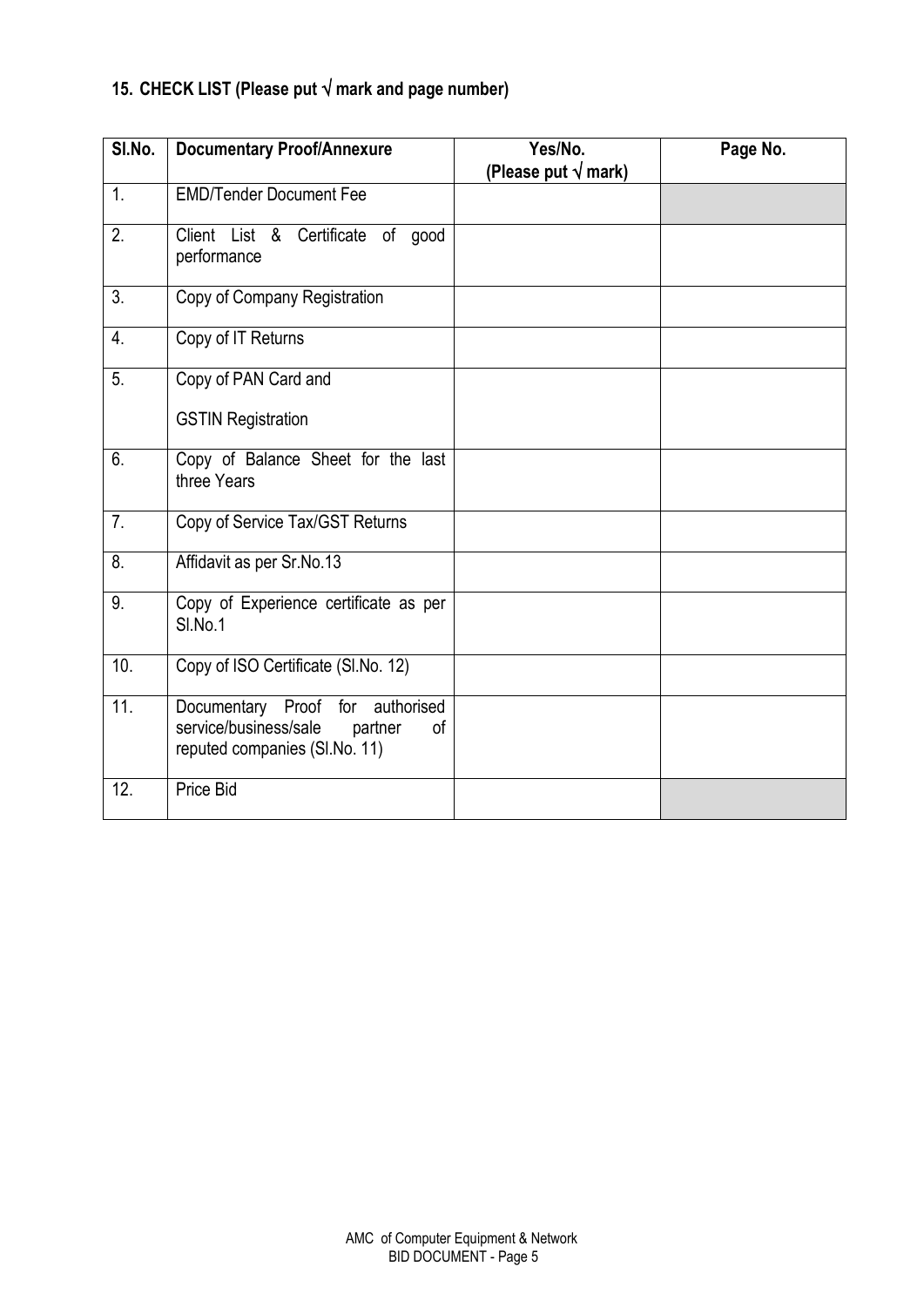#### **INTRODUCTION**

*The National Institute of Health and Family Welfare is an autonomous organisation under the aegis of Ministry of Health & Family Welfare, Govt. of India. It is an apex technical body to promote Health & Family Welfare programmes through Education, Training, Research, Evaluation, Specialised Consultancy and Advisory Services. The Institute has vast IT infrastructure including Servers, Campus wide LAN, PCs, Laptops, Video Conferencing Facility, Laser & DeskJet printers, Scanners, UPS and other accessories of which details are given in the enclosed Proforma. The Institute intends to award Annual Maintenance Contract (AMC) on the following terms and conditions.*

#### **TERMS AND CONDITIONS**

#### **GENERAL:**

Seated Tenders are invited under two bid system for the maintenance of Computer peripheral and Network, Network Servers, Switches and related components at NIHFW as per following terms and conditions. The AMC equipment are given in Table 1 & 2. Numbers shown are approximate; actual number may vary, as on the date of take over.

- 1. The contract will be awarded initially for a period of one year. However, the same will be extendable on year-to-year basis for the maximum additional period of two years, provided the institute finds the services satisfactory.
- 2. Maintenance service shall consist of on-site preventive and corrective maintenance of computer system and will include supply and replacement of all parts (including hard disk of original make from ISO certified firms etc).
- 3. Tenderers are requested to provide the details of their past experience in computer and network maintenance, Client list, letters of satisfactory performance from existing/previous clients preferably from Govt. sector offices may be enclosed with the tender.
- 4. The firm shall depute its one network qualified service engineer with five years' experience and another with three years' experience for attending day-to-day complaints. The AMC firm has to submit attested copies of their qualifications and experience to Institute.
	- i) Working hours of the Institute are 9.00 AM to 5.30 PM and the resident engineers should report to duty on time and frequent delays/early departures will be viewed seriously. They will mark their attendance every day in the duty register/biometric system. In the event of services required after office hours or on holidays, the firm should provide services with no extra charges.
	- ii) In case of pending/high workload, the firm will depute additional engineers with similar background to clear the backlog to maintain the uptime of the computer/network without any additional charges.
	- iii) The details of resident engineers posted at NIHFW should be provided in advance with duty schedule to the computer center. No resident engineer should be changed/relieved of duties without prior notice of at least one week to I/c Computer centre, NIHFW.
	- iv) No resident engineer will be permitted to leave or avail leave till the reliever reports for duty.
	- v) All the resident engineers should carry and display the identity card with photograph provided by the vendor.
	- vi) A register will be maintained by the resident engineer of the firm for booking the complaints and keeping record of the uptime of the computers.
	- vii) The tenderer shall systematically register the complaints and report the down time. The resident engineer has to submit a report on downtime etc. on monthly basis to computer center of the institute.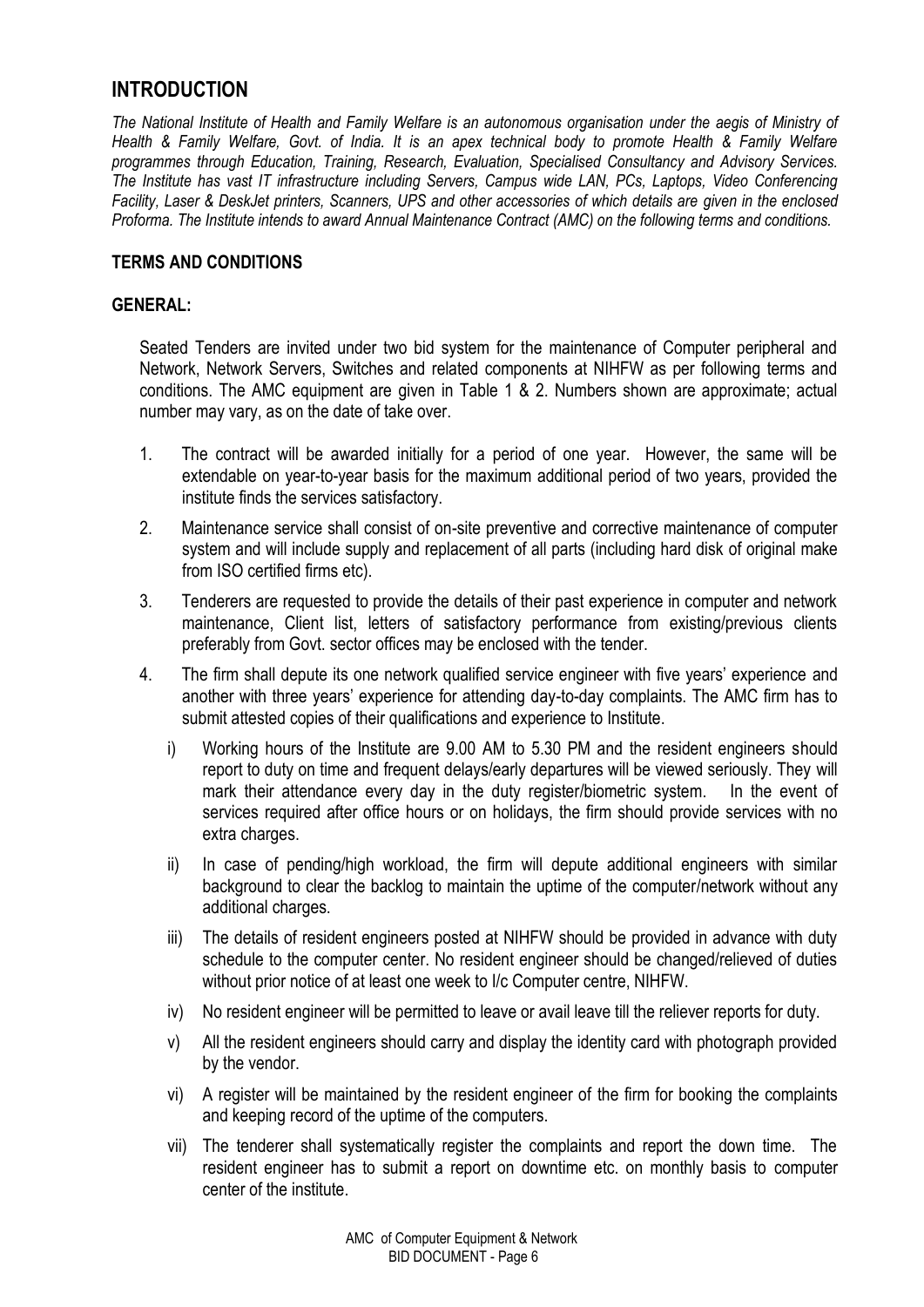- viii) Each resident engineer should report to the computer center for duty as per the duty schedule, as well as keep track of complaints register to discharge the AMC duties efficiently. He will carry the call report book/Service Book & a cell phone in proper working condition, provided by tenderer for receiving and responding to the complaint calls. The resident will also maintain a record of repair/ replacement of parts with complete details. In case of replacement of equipments (due to non-repair) vendor has to issue a certificate for replacement giving reasons. A copy of the certificate needs to be sent to Section Officer (Stores) in the Institute.
- 5. In case an equipment/machine is being taken for servicing to service center, the firm will provide a stand by equipment and will take prior permission of the Officer Incharge, Computer Center before taking the equipment out. Cost of transportation and insurance of equipment will be borne by the firm.
- 6. All the complaints are to be attended by the engineers within 2 hours of registration. Counting of down time will start from the time of logging the complaint and will continue till the machine is properly repaired and a certificate to the same effect is obtained from the user.
- 7. The firm will ensure 95% up time of all the equipments under AMC (placed at table 1 and 2). For each 1% deficit in guaranteed up time, 2% deduction in the AMC amount may be made.
- 8. It will be responsibility of the engineers to attend and repair the cable faults / cable connectivity problems within 2 hours, complaints of re-laying of cable must be completed within 72 hours from the date of complaints.
- 9. Tenderer shall ensure all network is in order and report all major problem to Computer Centre on daily basis.
- 10. The tenderer must ensure 99% uptime for LAN. All network component level complaints are to be rectified / replaced within 4 hours of the complaint. Otherwise a penalty of 3% of the bill amount will be charged for every 24 hours or part thereof up to maximum of five working days after which the order will be cancelled and the job will be done through alternate vendor at the risk and cost of defaulting tenderer. Penalty amount will be recovered from the security deposit of the tenderer and/or any payment pending with NIHFW. The defaulter has to replenish the amount deducted from the security deposit.
- 11. In addition a penalty of 3% of the bill amount will also be applicable every percentage drop in uptime below 99% on quarterly basis.
- 12. In case of any material defect/part failure, the tenderer would replace the materials parts within 48 hours of reporting / detection. However, in case of servers such time limit would be 4 hours. In case of delay on part of the firm, the firm shall be liable to pay a compensation of 2% of the cost of the down equipment per day, to a maximum of 25% of the cost of the equipment. In the event of the failure of the vendor to repair the equipment within the stipulated five working days, the institute will be free to get the equipment repaired from some other source and the firm shall be liable to pay for the entire expenditure incurred by the institute for the repair/replacement of the equipment and transportation in addition to above financial compensation. The compensation along with the repair charges of the equipment from any other firm shall be deducted directly from the amount of payment to be made by the Institute to the tenderer.
- 13. All server and PC level configurations related problem to be rectified within 4 hours of the complaint.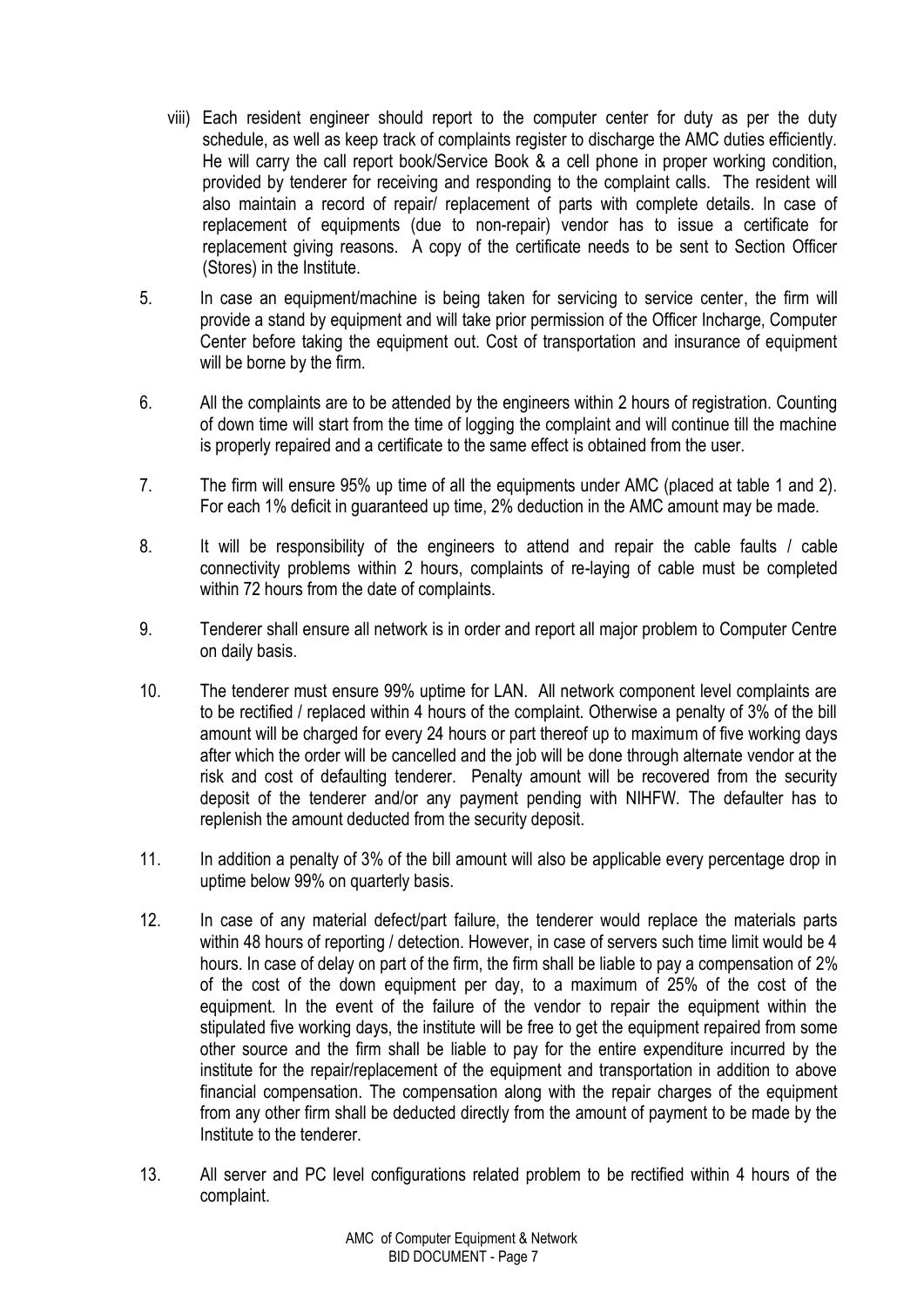- 14. NIHFW reserves the right to reject any item, if found unsuitable and/or not conforming to the approved specifications. The rejected items, if any, shall have to be taken back and replaced by standard quality equipment forthwith at the cost of the tenderer. No payment will be made for the rejected items. During installation at site if any part is found to be defective or broken, it will be replaced with new one by the tenderer at their cost and risk within five working days.
- 15. The firm shall maintain all the machines satisfactorily till the end of the AMC tenure and handover all inventory in good working condition to the next vendor, in case the AMC is not extended or is terminated.
- 16. Any equipment not made available in working condition on the last working day of the contract period shall be rectified/ repaired by the Contractor within the next 3 working days failing which the equipment shall be got rectified from alternative sources and the cost thereof shall be deducted from the AMC payment.
- 17. At least four sets of computers, UPS & printers should be stocked as standby. A room would be provided to the engineer to stock the above inventory & repairing equipment and adequate spares/stocks of hubs, switches, connectors, cables, n/w cards and other components should be maintained at NIHFW by the tenderer.
- 18. The tenderer should maintain the proper handshake of heterogeneous networks.
- 19. The tenderer will take all necessary steps for the preventive maintenance, regular check- ups, fixing loose connections, proper adjustments/tuning/fine tuning on the basis of standard specifications thus ensuring satisfactory performance and maintenance of proper lock and keys for network components on regular/daily basis.
- 20. Preventive Maintenance for the whole computer system shall be done on Quarterly basis which shall include external/ internal cleaning of the system, running the diagnostics / utilities to determine the existing or likelihood faults and their removal. He will maintain vacuum cleaner for dust cleaning of equipments and submit report with signature of users.

The list with the systems/ equipments indicating the completion of Preventive Maintenance with the user's signature is to be submitted at the end of every Quarter (three months).

- 21. The tenderer should properly label all the network components like switches, hubs, servers, cable & its conduits, indicating the name of the equipment, configurations, serial no, location, etc. The tenderer will inform in writing before any change of network component is done or any relocation of the same within network, and the vendor should provide the updated details of device / line list accordingly.
- 22. The tenderer will place stickers on each equipment under AMC at the beginning of contract as well as from time to time in future when new equipment are added under AMC.
- 23. The tenderer will create a network diagram and clearly indicate all the components and their locations. The tenderer will update the same every month and submit to the Computer Center, NIHFW.
- 24. The tenderer will submit a Quarterly report to the computer center, stating the complete list and status of computer and network equipment under AMC failing which the bills will not be considered by the Computer Centre for processing. The tenderer need to attend the review meeting at NIHFW as and when required.
- 25. The firm shall provide services for 10 working days from the date of the expiry of the contract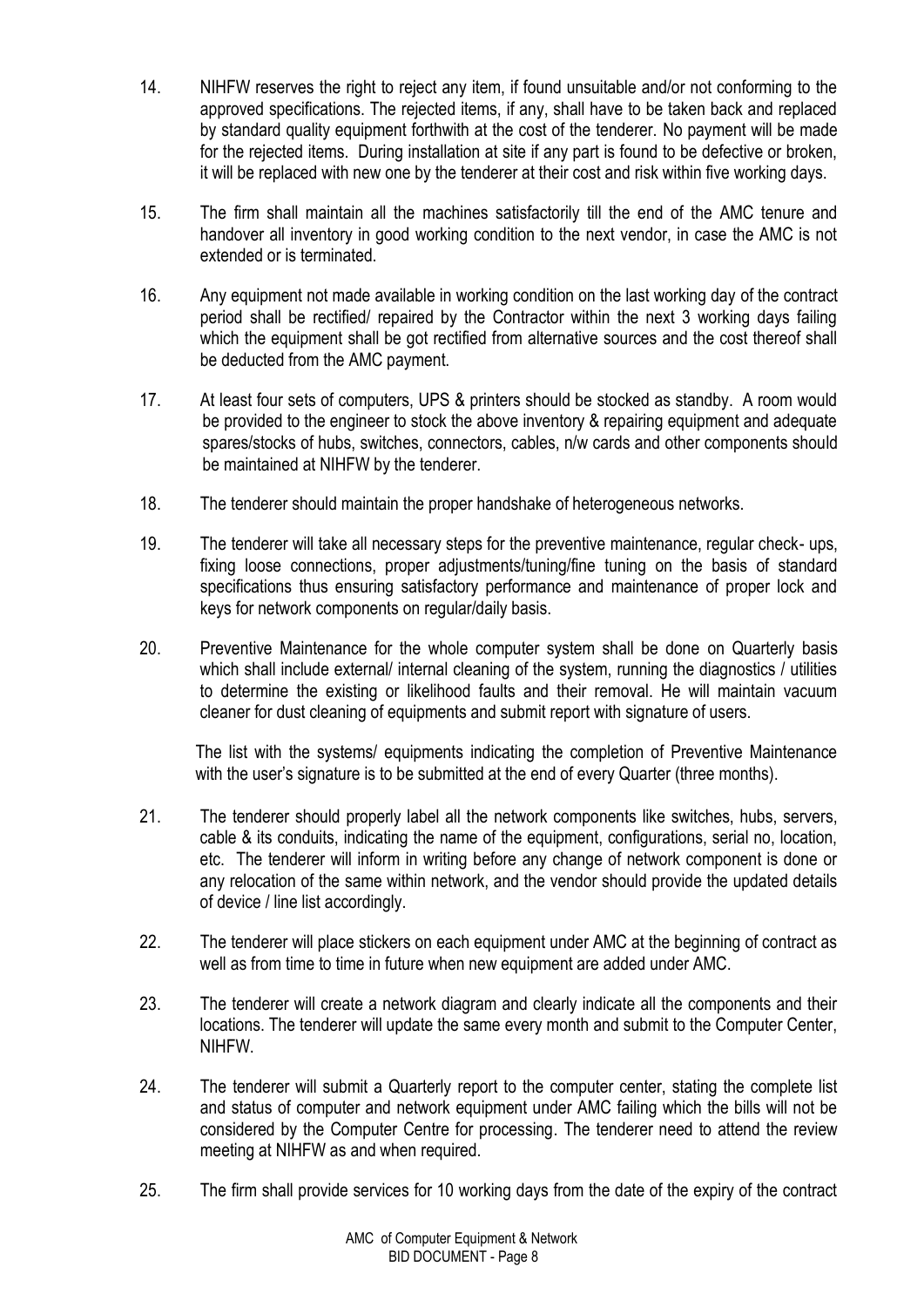for smooth transfer of the AMC to the new contractor without any extra cost. Any equipment which is noted as in non-working condition, till the last hour of the AMC contract period, shall be rectified by the outgoing AMC Contractor without any extra cost.

- 26. The selected firm will not involve third party in implementation of services under this AMC.
- 27. The firm should have its own facilities for testing and repairing online/offline UPS besides repairing computers and network peripherals.
- 28. In case the successful bidder refuses to accept the offer, his EMD will be forfeited and the next bidder may be offered the AMC on the rates offered by the successful bidder.
- 29. The firm selected is not allowed to exit from the agreement of AMC. In case of noncompliance, the security would be forfeited and company will be black listed for future business with institute.
- 30. Only those bidders who fulfill the terms and conditions given in the tender document will be considered for financial bidding.
- 31. If a firm quotes `Nil' charges, the bid shall be treated as unresponsive and will not be considered.
- 32. The NIHFW reserves the right to cancel the Contract at any time without assigning any reason.
- 33. NIHFW reserves the right to modify and amend of the above-stipulated conditions/criterion depending upon Project priorities vis-à-vis urgent commitments.
- 34. Any dispute in matters relating to tender will be addressed under jurisdiction of NCT of Delhi.

#### **SECURITY & PAYMENT:**

- 35. The successful tenderer will be required to deposit security money to the tune of 10% of AMC value. The earnest money of the successful tenderer will be refunded after submitting the security deposit of 10% of the total quoted AMC charges. Additional security money needs to be deposited in case more items are added in the AMC in future.
- 36. The successful tenderer will have to sign an Agreement with the Institute on a non-judicial stamp paper of Rs. 100/- before taking over the contract.
- 37. Maintenance charges will be paid on quarterly basis after deduction of penalty, if any. Payment of last quarter will be made subject to satisfactory performance at the end of quarter after deduction of penalty, if any. The payment shall be released quarterly on satisfactory completion of assigned services. If calculation of penalty was not readily available, then 80% of the bill amount will be released provisionally.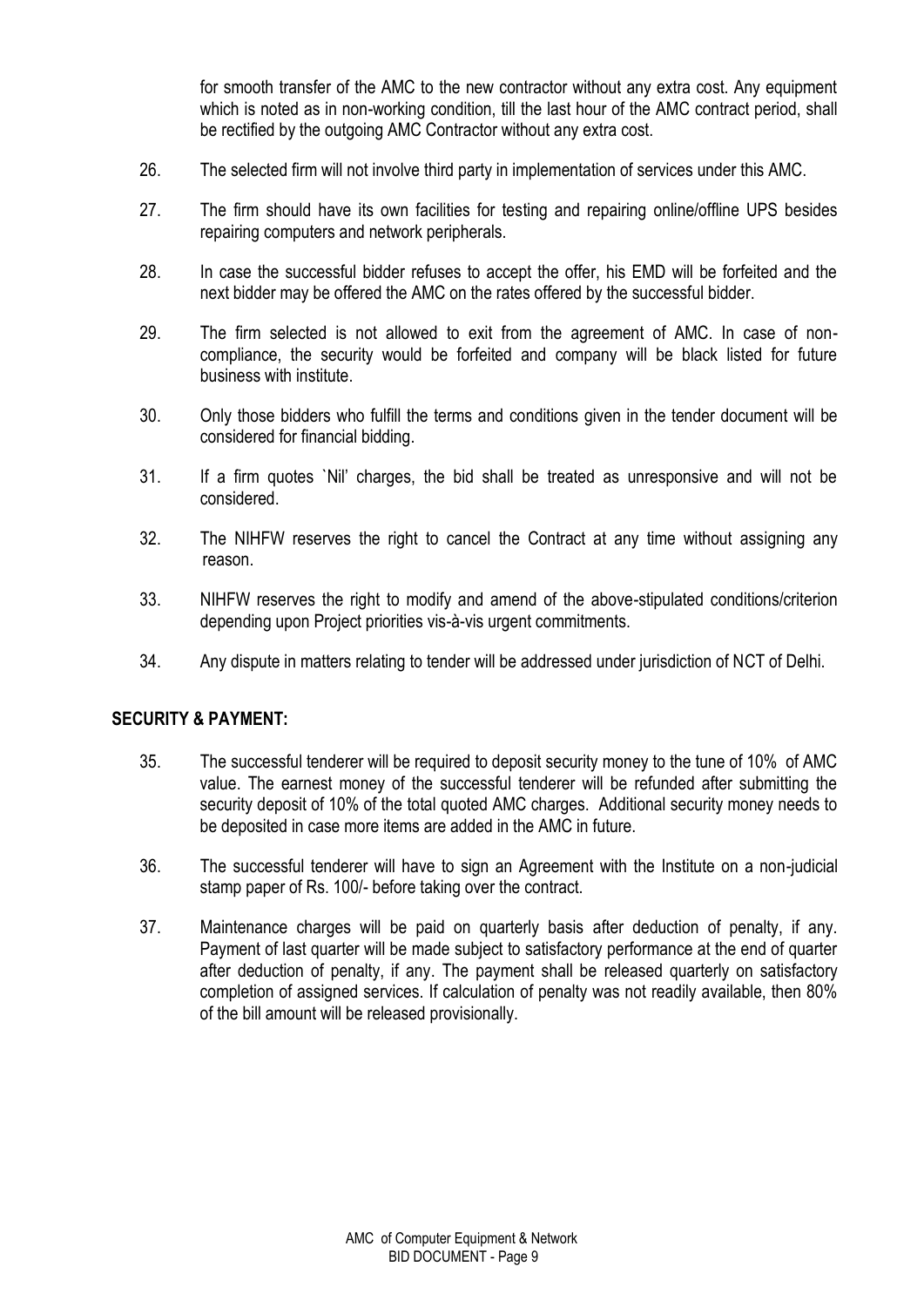#### **IMPORTANT NOTE:**

- (1) The specifications given in the lists are broad ones and there could be some variation in the specifications/ brand/ make/ model. However, the rates are to be given as per the category of the equipment in the Serial No. The quantity may also vary.
- (2) The items include components installed at various locations in the NIHFW Campus. There are items that may be given on AMC after their warranty period is over. Their maintenance would be on pro-rata basis.
- (3) Tenderers are requested to quote individually for each of the items for AMC on per Unit per annum basis as per the requirements given below;
	- (a) Maintenance of Fiber Optics cable & UTP cable connection from server through hubs/switches, including connectors, coupling, connector panel, all patch cords and Terminators etc. Quote AMC rate **on per Line/node basis per annum basis**. (This rate should be inclusive of cost of replacements/repairs for connectors, Ethernet card, UTP Cable). The work under this item, also includes network configuration and its maintenance and at node level. The vendor has to replace/reinstall the defective cable with standard quality on chargeable basis preferably as per the Govt. supplies rate.
	- (b) The AMC for all the items/ components above includes hardware, network and their software configurations/setup maintenance, Network Administration and repair/replacements. (Like loading OS viz Linux, Windows, S/w utility maintenance, System/server software, proxy configuration and maintenance, fire wall & antivirus/ anti-spams etc.,)
	- (c) The AMC of computer equipments includes all parts including, hard disk, keyboard, RAM etc should be replaced with same or higher quality preferably new one unless not available in the market. Unless specified, all parts of the computer equipment except consumable need to be replaced free of cost under AMC.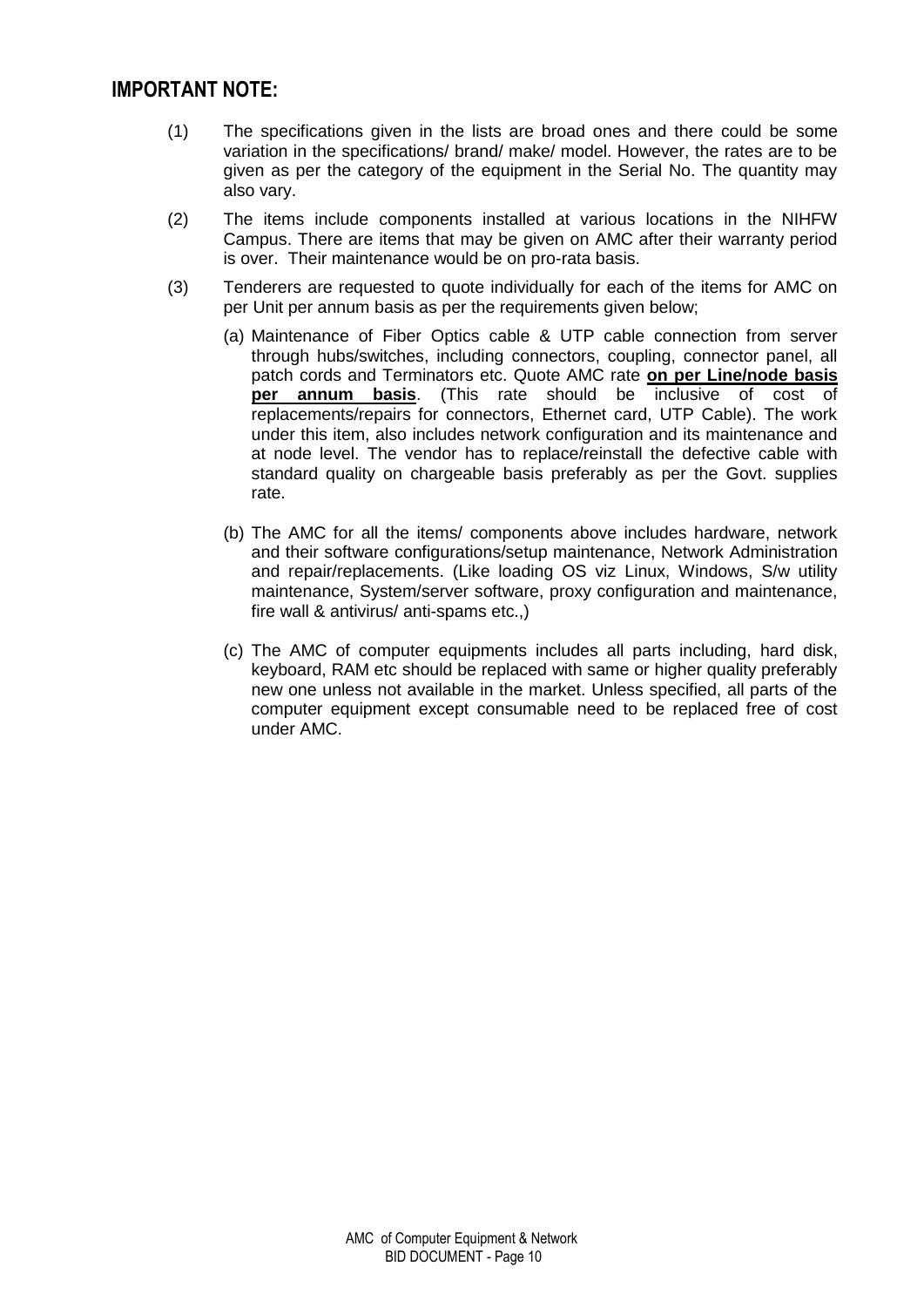

- 1. Name of Firm and registered address with phone, fax, email and website.
- 2. Name and Designation of Coordinating Person with email and mobile number
- 3. Address of service center in Delhi with Phone No., Fax No. and e-mail address
- 4. Are you authorized service/business/sale partner of the companies like HCL/HP/IBM/ACER/Dell? (Attached the proof)
- 5. Does the firm possess ISO 9001-2008 or equivalent Certification : Yes/No
	- a. If Yes; give details with year of certification and enclose copy of certificate
- 6. Years of operation
	- a. Maintenance **and the set of the set of the set of the set of the set of the set of the set of the set of the set of the set of the set of the set of the set of the set of the set of the set of the set of the set of the**
	- b. Other Computer related business \_\_\_\_\_\_ years
- **7.** Yearly turn-over of the bidder (Please submit the copy of balance sheet)

|                                                        | 2018-19 | 2019-20 | 2020-21 |
|--------------------------------------------------------|---------|---------|---------|
| Maintenance                                            |         |         |         |
| <b>Other Activities</b>                                |         |         |         |
| Total                                                  |         |         |         |
| <b>Balance</b><br><b>Sheet</b><br>attached at Page No. |         |         |         |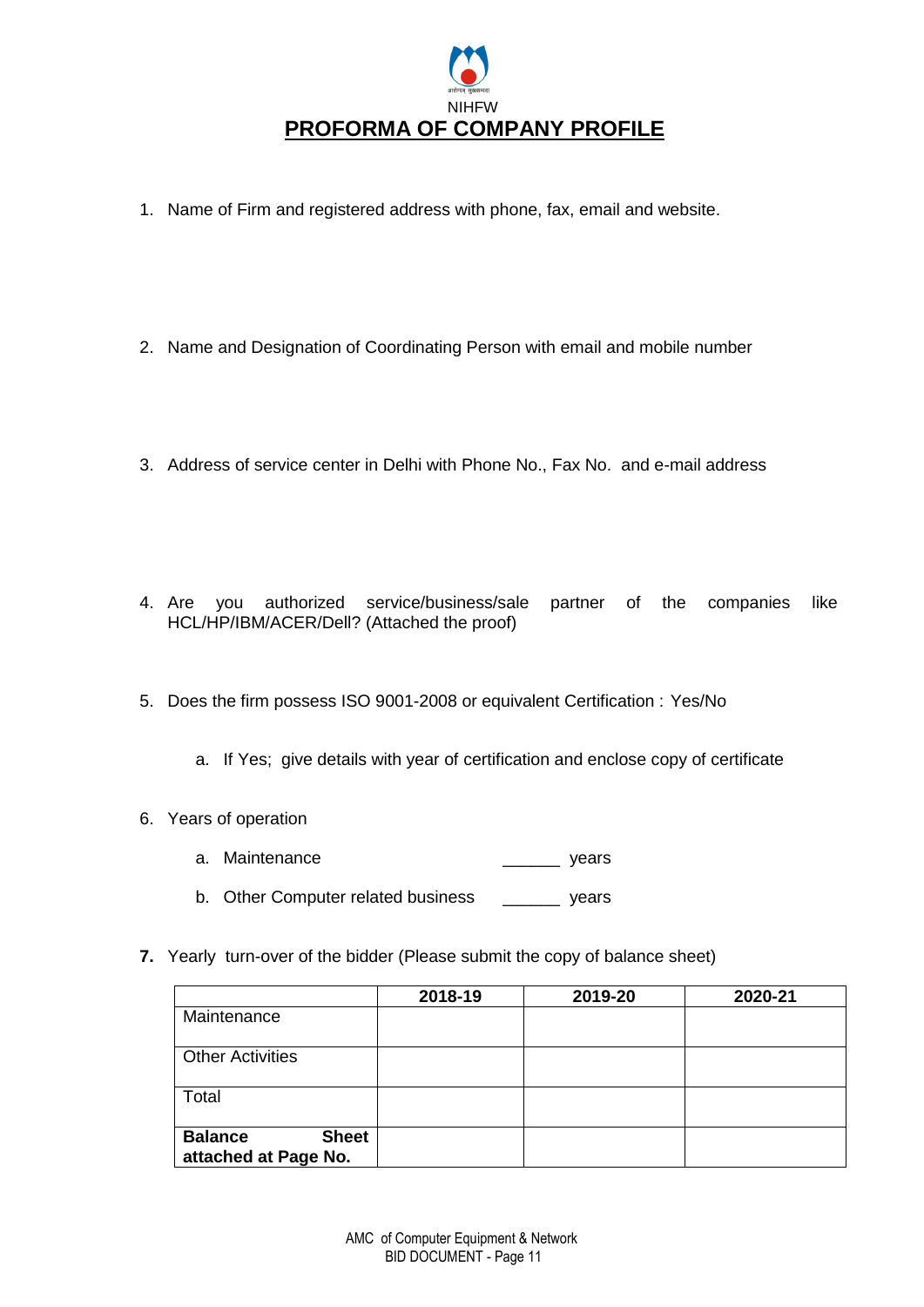8. Support staff and qualifications

| c. No. of Qualified Hardware Engineers |  |
|----------------------------------------|--|
| d. No. of Qualified Software Engineer  |  |
| e. Others                              |  |

- 9. Details of Testing & Repair Center (TRC) facilities
- 10. Please indicate availability of Mobile service van with its registration number.
- 11. Enclose list of major clients preferably in Govt./Public Sector Delhi. (Enclose list with Contact Person & Phone, email IDs and duration of contract.)

- 12. Whether the firm is black-listed by any Govt. agency? Yes / No (If no, attach Affidavit)
- 13. Any other information of importance

I agree to all terms and conditions mentioned in the tender document of the Institute.

**Signature and seal of the Tenderer**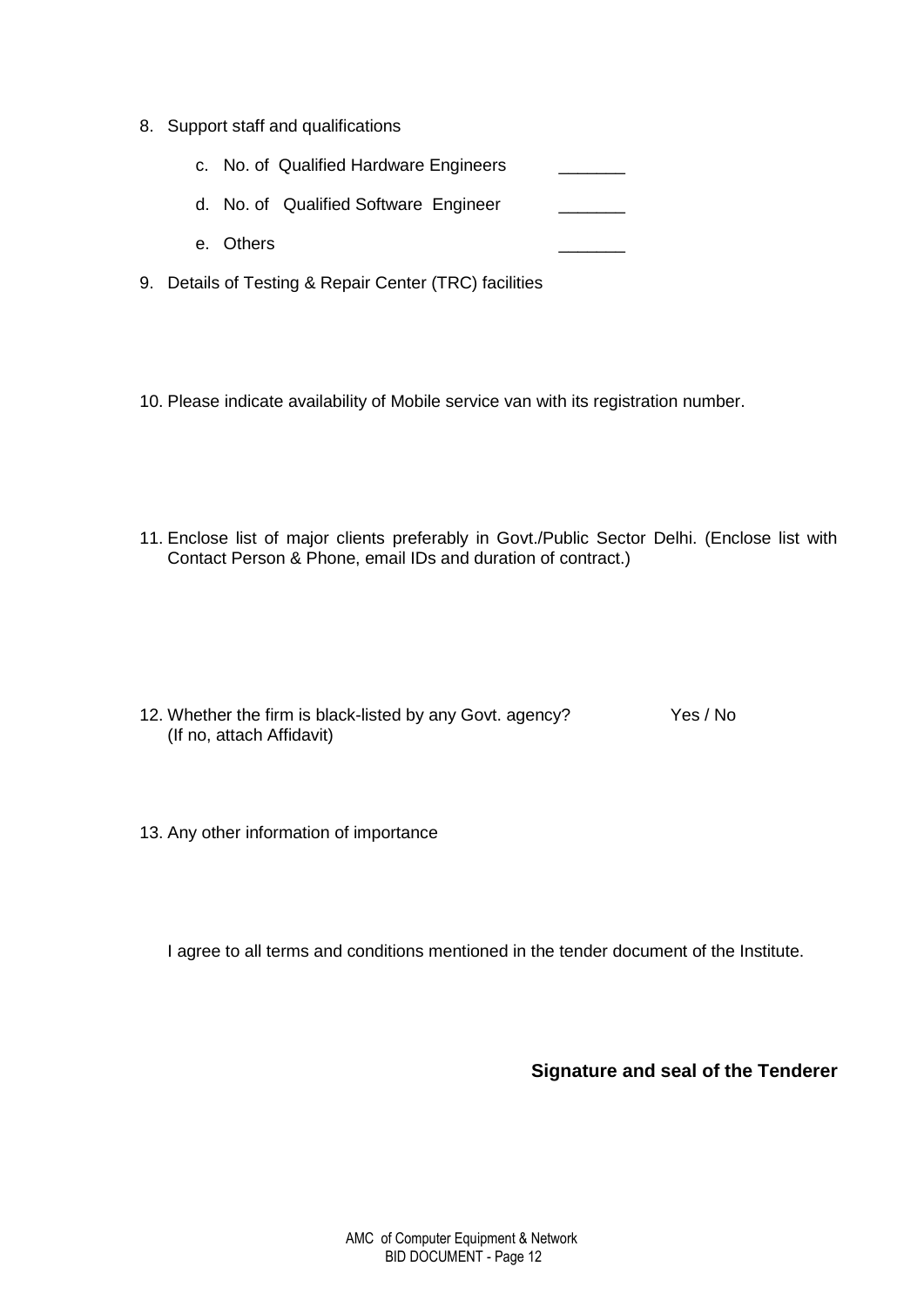# **PRICE BID**

## **(TO BE SEALED IN SEPARATE ENVELOP)**

**Note:** The Price Bid shall only be considered if the tenderer fulfils the eligibility criteria for submission of the tender (Refer page 4 of the tender document). The date and time for opening the Financial Bid will be intimated to the technically qualified bidders.

The quoted price shall be typed on the format of Price Bid or transparent cello tape shall be pasted on it, if the quoted price is written by hand.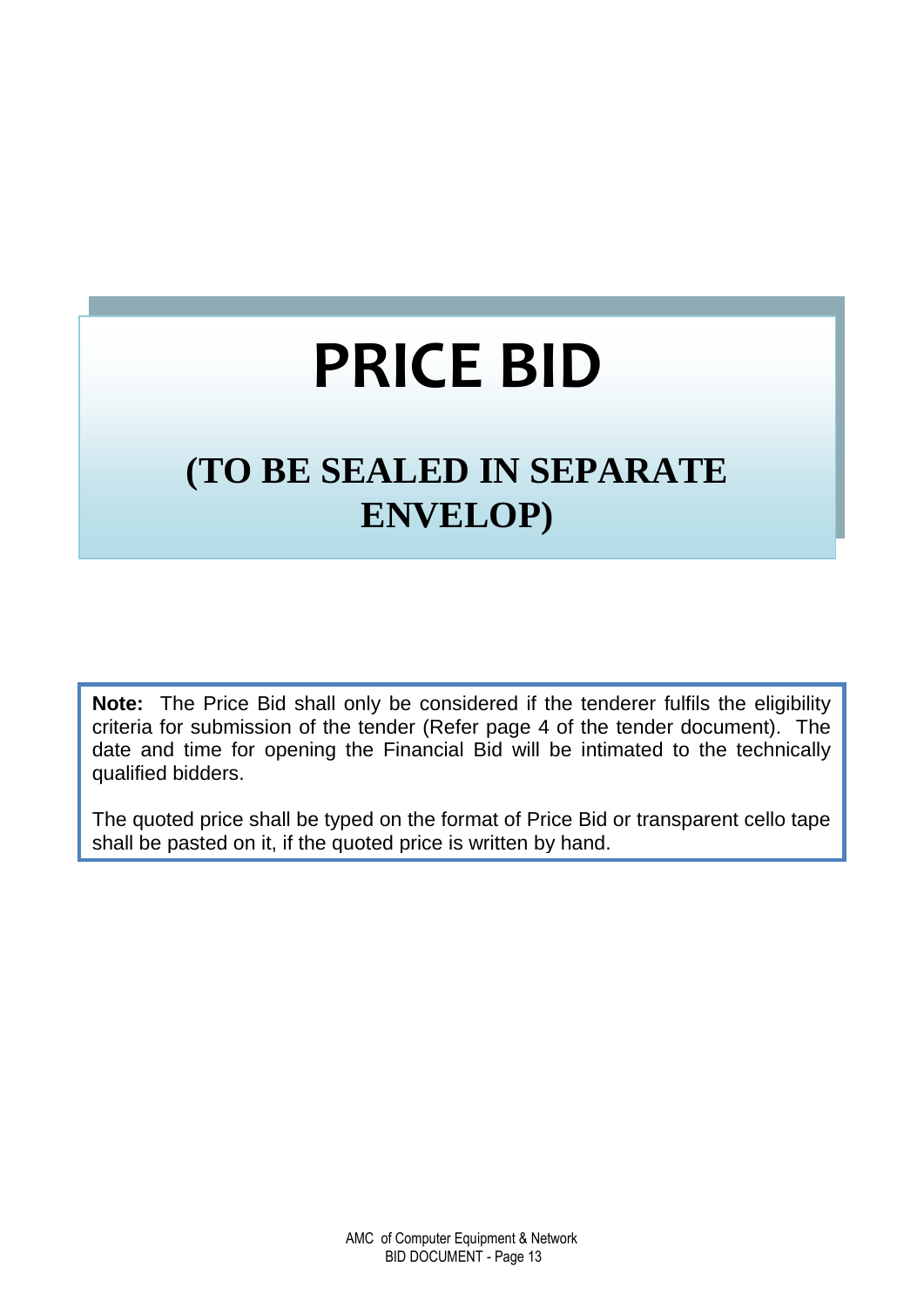

#### **TABLE-1 : Proforma for Quoting Rates for AMC of Servers and Campus Wide Network in NIHFW**

#### NAME AND ADDRESS

#### **OF THE QUOTING FIRM**

**(The quoted price shall be typed/handwritten neatly on the format of Price Bid. Transparent cello tape shall be passed on it, if the quoted price is written by hand. All the pages of this section have to be attested by the authorized signatory along with company's stamp.)**

| <b>Sr</b>           | <b>Specification of Item</b>                                                                                                                                                                                                                                                                                                                                                                                                                                                                                       | Qty                      | Rate            | <b>Total Cost</b> |
|---------------------|--------------------------------------------------------------------------------------------------------------------------------------------------------------------------------------------------------------------------------------------------------------------------------------------------------------------------------------------------------------------------------------------------------------------------------------------------------------------------------------------------------------------|--------------------------|-----------------|-------------------|
| <b>No</b>           |                                                                                                                                                                                                                                                                                                                                                                                                                                                                                                                    |                          |                 | (Rs.)             |
| A                   | <b>SERVERS (5 Nos.)</b>                                                                                                                                                                                                                                                                                                                                                                                                                                                                                            |                          |                 |                   |
| 1.                  | HP-Intel Xeon E5540/2.53 Ghz, RAM - 4 GB,<br>HDD-600 GB (3 Nos.), 146 GB (2 Nos.)<br>Integrated 10/100/100 ethernet (4 Nos.)<br>Single processor                                                                                                                                                                                                                                                                                                                                                                   | 1                        |                 |                   |
| $\overline{2}$      | HP-Intel Xeon E5504 CPU, 2 processors<br>Model-HP Proliant ML350 G6, 2.00 GHz speed,<br>32 GB RAM (8 Nos.), 300 GB HDD (3 Nos.)<br>Integrated 10/100/100 ethernet (2 Nos.)                                                                                                                                                                                                                                                                                                                                         | 1                        |                 |                   |
| 3                   | HP Intel Xeon, Proliant DL380 G6<br>No. of processors $-8$ , speed $-2.27$ GHz<br>RAM-8 GB, HDD - 146 GB each (5 Nos.)<br>Integrated 10/100/100 ethernet (4Nos.)                                                                                                                                                                                                                                                                                                                                                   | 1                        |                 |                   |
| 4                   | Dell Power Edge R 900<br>Intel Xeon M.E. 7310, 2 Processors, 1.6 GHz, 146 GB each<br>(3 Nos.), 16 GB RAM, 10/100/1000 mbps, DVD-ROM<br>(Color TFT Monitor, Key Board, Mouse)                                                                                                                                                                                                                                                                                                                                       | 1                        |                 |                   |
| 5                   | <b>IBM X205 Servers</b>                                                                                                                                                                                                                                                                                                                                                                                                                                                                                            | 1                        |                 |                   |
|                     | Pentium IV, 2.67 GHz CPU<br>1 GB ECC DDR RAM (each), 512 KB High Speed L2 cache,<br>48 x CD ROM 1.44 MB FDD, 1x36.4 GB, and 2x36.4 GB<br><b>SCSI HDD</b>                                                                                                                                                                                                                                                                                                                                                           |                          |                 |                   |
| В                   | <b>NETWORK COMPONENTS</b>                                                                                                                                                                                                                                                                                                                                                                                                                                                                                          |                          |                 |                   |
| $\mathbf{I}$        | <b>Active Components</b>                                                                                                                                                                                                                                                                                                                                                                                                                                                                                           |                          |                 |                   |
| 1                   | 48 Port Switch                                                                                                                                                                                                                                                                                                                                                                                                                                                                                                     | 4                        |                 |                   |
| $\overline{2}$      | 24 Port Switch                                                                                                                                                                                                                                                                                                                                                                                                                                                                                                     | 36                       |                 |                   |
| 3                   | 16 Port Switch                                                                                                                                                                                                                                                                                                                                                                                                                                                                                                     | 9                        |                 |                   |
| $\overline{4}$      | 8 Port Switch                                                                                                                                                                                                                                                                                                                                                                                                                                                                                                      | 11                       |                 |                   |
| 5                   | 5 Port Switch                                                                                                                                                                                                                                                                                                                                                                                                                                                                                                      | 1                        |                 |                   |
| $\mathbf{H}$        | <b>Passive Components</b>                                                                                                                                                                                                                                                                                                                                                                                                                                                                                          |                          |                 |                   |
| 1<br>$\overline{2}$ | Fibre Optic Cable (4 Core) – 500 m,<br>CAT6 (Giga) UTP Cable - 1000 m<br>CAT5 UTP Cable - 2000 m<br>Passive components such as Light interconnect Units,<br>Mounting Panel, SC Duplex adapter for LIU & SC<br>Connectors, SC-SC duplex cord, Adapter Blank Mounting<br>Panel, Crimped RJ 45 Connectors.<br>Maintenance charges used in networking per point. (i.e.<br>Jack Panels, Racks, RJ45 connectors etc.)<br>Network management including liaisoning with manufacturer and Onsite<br>Antivirus & SUS support | 400<br>network<br>points |                 |                   |
|                     |                                                                                                                                                                                                                                                                                                                                                                                                                                                                                                                    |                          | Total (Table 1) |                   |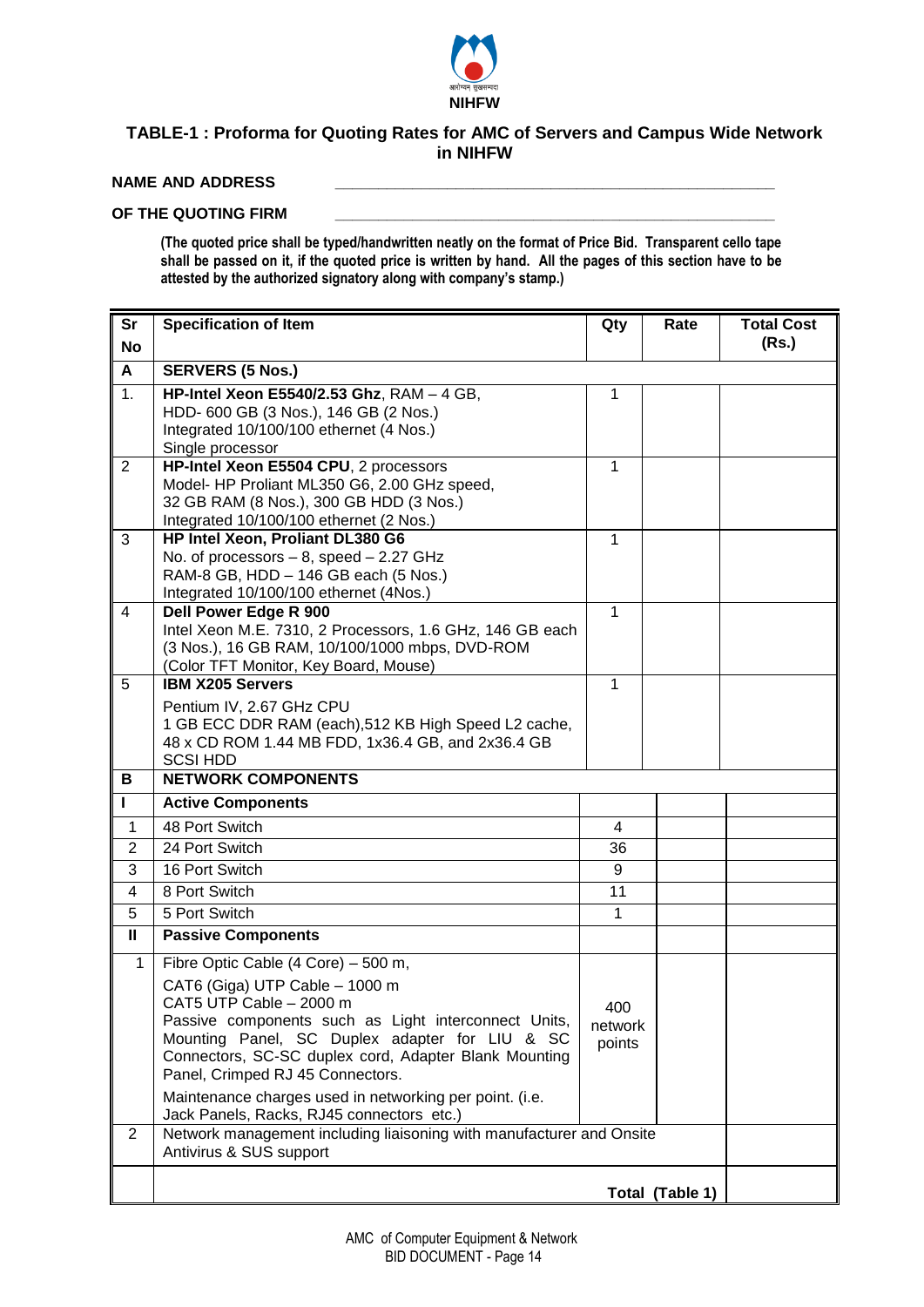

#### **TABLE-2 : Proforma for Quoting Rates for AMC of Computer Equipment in NIHFW**

#### NAME AND ADDRESS

#### OF THE QUOTING FIRM

**(The quoted price shall be typed/handwritten neatly on the format of Price Bid. Transparent cello tape shall be passed on it, if the quoted price is written by hand. All the pages of this section have to be attested by the authorized signatory along with company's stamp.)**

| Sr.No          | <b>Configuration / Item Details</b>                                                                    | <b>QTY</b> | <b>UNIT</b><br><b>RATE</b> | <b>AMOUNT</b><br>(RS.) |
|----------------|--------------------------------------------------------------------------------------------------------|------------|----------------------------|------------------------|
| A              | LAPTOPS (HP, Dell, Toshiba, Acer) (Total = 78)                                                         |            |                            |                        |
| 1              | i5 processor, HP Probook 4540                                                                          | 01         |                            |                        |
| 2              | i5 processor, Toshiba Sattelite C640                                                                   | 01         |                            |                        |
| 3              | i5 processor, Apple utralight Notebook Macbook Air-13"                                                 | 02         |                            |                        |
| 4              | i7 processor, HP Probook 440G1 series                                                                  | 26         |                            |                        |
| 5              | i7 processor, Acer Travelmate P645                                                                     | 08         |                            |                        |
| 6              | Pentium Quad Core 4th Gen/2) - HP 25 R 248 TU                                                          | 01         |                            |                        |
| $\overline{7}$ | i7 processor, Dell Latitude 3470                                                                       | 38         |                            |                        |
| 8              | i7 processor, Lenovo IP510                                                                             | 01         |                            |                        |
| B              | PERSONAL COMPUTERS (HP, Dell, Acer) (Total - 223)                                                      |            |                            |                        |
| 1              | Dual Core (HP)                                                                                         | 02         |                            |                        |
| $\overline{2}$ | Core 2 Duo (HP Compaq 7400,7800,7900 Microtower, Dell<br>Optiplex 780)                                 | 72         |                            |                        |
| 3              | i3 processor (HP 110 desktop)                                                                          | 01         |                            |                        |
|                | i5 processor                                                                                           |            |                            |                        |
| 4              | (HP Compaq elite MT 8100, 8200, 800, 8300 all-in-one,<br>Pavillion P6235 614, lenovo think centre m93p | 66         |                            |                        |
| 5              | i7 (Acer M200 H81, HP Compaq Elite 8300MT)                                                             | 61         |                            |                        |
| 6              | i7 (HP406 G1MT Business PC                                                                             | 15         |                            |                        |
| $\overline{7}$ | Apple Computer, Qual Core Intel Xeon, Processor - 2x2.6<br>GHz, RAM - 6 GB, HDD - 600 GB, OS-MAC       | 01         |                            |                        |
| 8              | HP Workstation (Z420 Xeon, E5 1650 V2, 3.5 GHz)                                                        | 05         |                            |                        |
| $\mathbf{C}$   | <b>PRINTERS (Total = 63)</b>                                                                           |            |                            |                        |
|                | Laserjet Printer - Colour/Black/Network                                                                |            |                            |                        |
| $\mathbf 1$    | $HPLJ$ P1505                                                                                           | 11         |                            |                        |
| 2              | HP LJ P1606 dn                                                                                         | 10         |                            |                        |
| 3              | Brother LJ HL2250dn                                                                                    | 13         |                            |                        |
| 4              | Brother Colour LJ HL4150                                                                               | 03         |                            |                        |
| 5              | Canon Laserjet LBP 7200Cdn                                                                             | 02         |                            |                        |
| 6              | HP LJ Pro 400 dn                                                                                       | 02         |                            |                        |